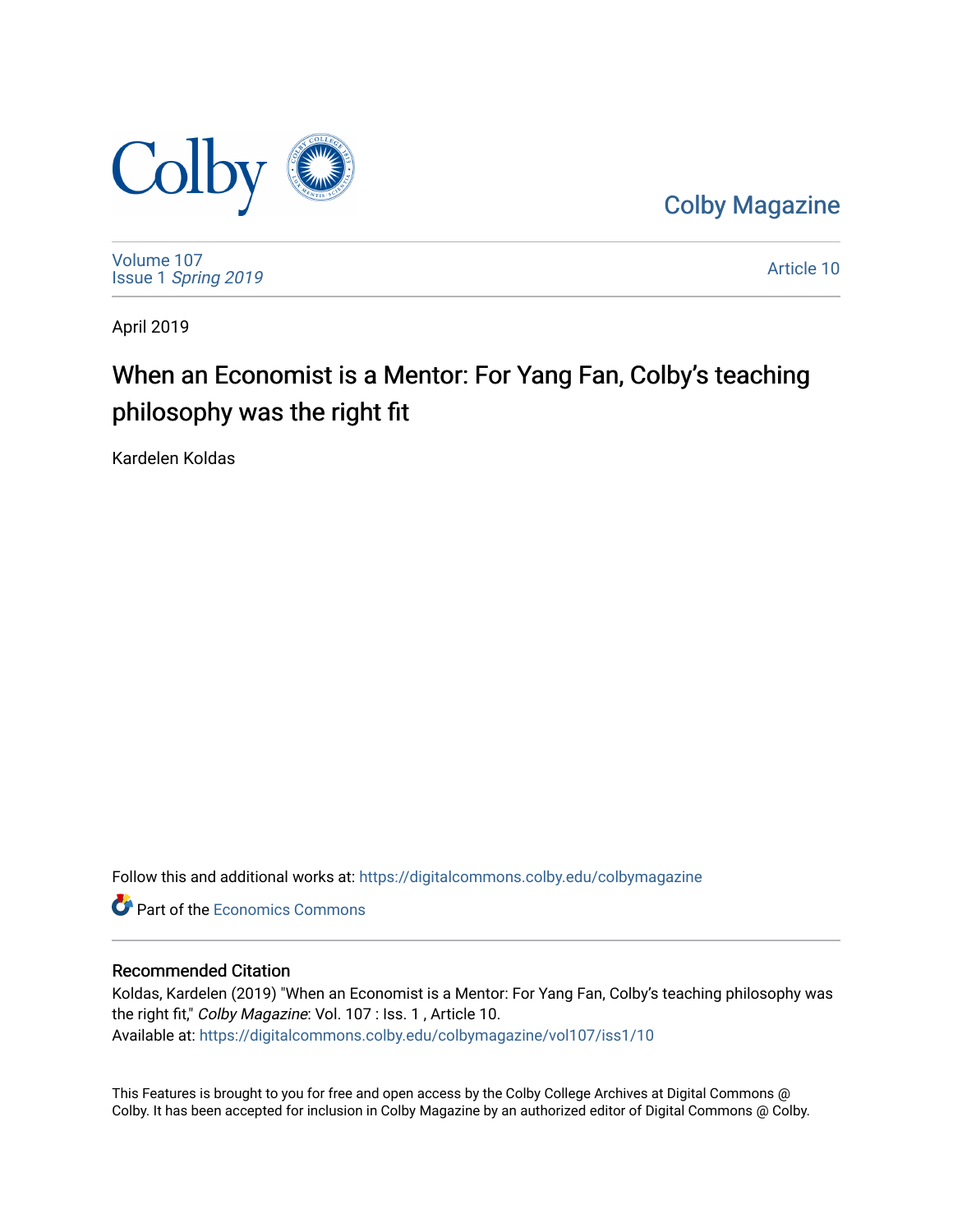# **FACULTY**

## When an Economist Is a Mentor

**For Yang Fan, Colby's teaching philosophy was the right fit** 

**By Kardelen Koldas '15**